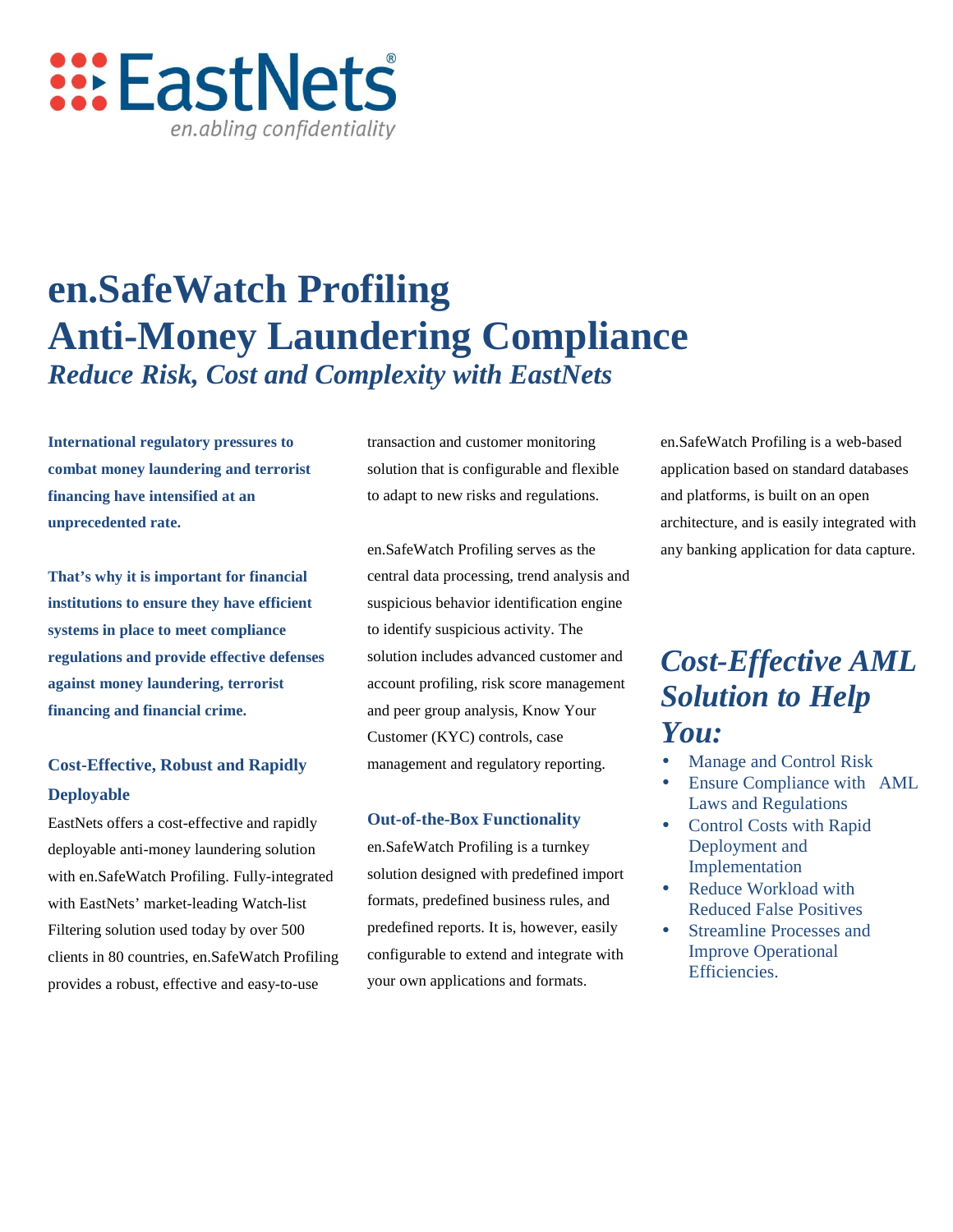# **:::EastNets** en.abling confidentiality

### **Key Features**

en.SafeWatch Profiling offers the following key capabilities and features:

- Automatically detects suspicious activity using rules-based and behavior-based logic
- Supports both Counter Part Profiles for inter-account transactions and Correspondent Banking Profiles for international transfers.
- Includes the "Suspected Connections" feature which enables the user to view all accounts with similar information for specific fields.
- Visualization: a powerful tool that allows the user to display in an interactive graphical representation the connections between customers and accounts, as well as customer and other customers making it easier and more practical to understand and analyze the underlying relationships.
- Delivers risk scoring and peer group analysis for all customers based on evaluating the risk associated
- Provides a sophisticated Detection Manager giving the compliance team control and visibility over all detections
- Lists detections along with associated transactions and account/customer details that can be easily passed into the system's integrated workflow
- Offers preconfigured advanced business rules that cover common money laundering patterns and trends
- Includes built-in powerful wizards to guide non-technical users in creating new or modifying existing business rules
- Classifying customers and accounts into groups based on common features or patterns
- Enables new rules to be tested and analyzed without impacting production systems
- Provides built-in case management, regulatory reporting and audit capture capability
- Automatic Case Creation feature with configurable workflow that will provide the option to automatically create a case once the detection is closed as "Real Detection"KYC module ensures standardization procedure for on-boarding customers. Account openings and data collections can be carried out fluidly, easily and effectively
- Offers automatic generation of SAR/STR or CTR reports for submission to the relevant authorities
- FATCA compliance and reporting to IRS or local authorities
- Robust reporting features which support exporting reports that contain Unicode characters, a white list history report, and the ability to easily customize and create your own reports to meet internal reporting needs
- Exemption and fine-tuning features to minimize the false positive and maximize the quality of detections
- Extensive workflow customization to meet any regulatory or organizational changes in future
- Offers multi-language support where users can change the language dynamically by selecting the preferred language in any screen
- Offers full Arabic language interface; right to left.

#### **Manage Alerts Quickly and Easily**

With en.SafeWatch Profiling's Detection Manager, users can manage all generated alerts and automatically assign them to appropriate personnel or branches quickly and easily.

For example, alerts can be configured for automatic assignment to the branch a customer is related to, so that firstlevel investigation can be done more effectively at the branch level.

#### **Get Access to All Transaction Details**

Users can examine alerts with full details including the reason for detection, associated transactions, and account details. And with the Detection Manager's search function, compliance officers can search detections for different products, transactions and trends in order to organize and assign detections to the appropriate business line or department. In addition, an integrated workflow takes users through a step-by-step alert review and assignment process.

#### **Review, Modify and Manage Business Rules**

The intuitive interface of the Scenario Manager helps users to review, modify and manage business rules that will perform basic detection on transactions, accounts or customers. en.SafeWatch Profiling offers a large set of predefined rules that can be combined to create more complex scenarios. To create those scenarios technical knowledge is not needed; a scenario is easily built with rules that are provided as building blocks. The user will also be able to export data from modules like detections, cases, customer information, account information, etc, and turn this info into readable printable format.

Predefined scenarios are based on KYC controls (Customer Due Diligence, Enhanced Due Diligence), transaction monitoring, account behavior monitoring, customer behavior monitoring, relationship monitoring and counterparty activity monitoring. In addition, the library of predefined scenarios and rules can be updated and optimized on an ongoing basis to ensure optimal results. Test results from new scenarios will not interfere with your production process making it easy to analyze and fine-tune scenarios.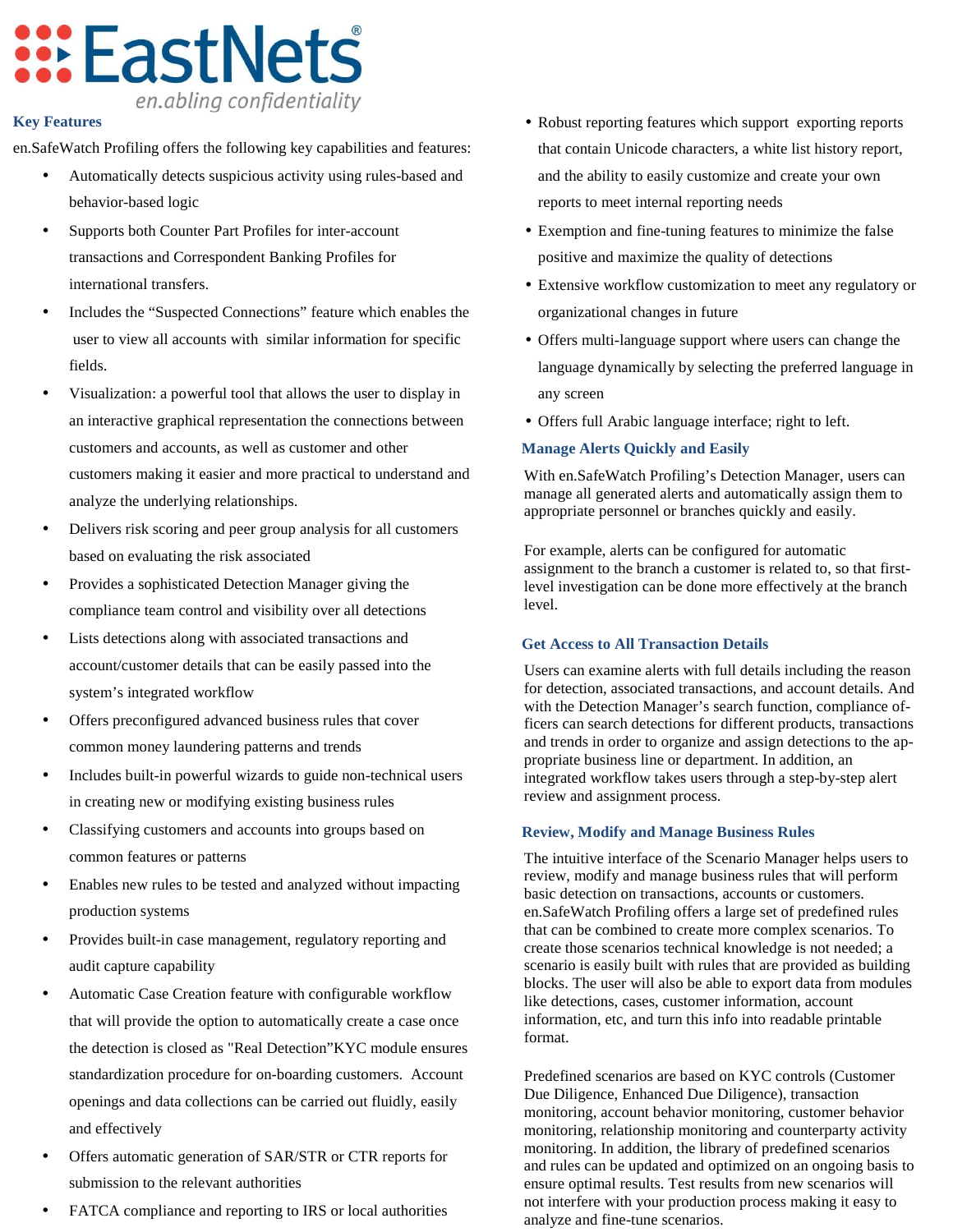

#### **Risk Scoring**

Predefined rules can also be used to support Risk Scoring on accounts and customers. By combining a set of simple rules, a risk calculation is made to determine the risk profile of a customer or to monitor the risk profile of a customer on an ongoing basis.

#### **Predefined Import Process**

A transaction monitoring solution needs to capture all information required about customers and their transactions. Importing this data can typically be a tedious process. However, with en.SafeWatch Profiling's predefined high performance import process, data capture is fast and simple.

#### **Fully Integrated with en.SafeWatch Filtering**

Customers already using the en.SafeWatch Filtering solution will instantly benefit from having one application suite for both filtering and profiling: common databases, common rules, and a common investigation interface to further optimize and streamline the KYC and AML capabilities across your enterprise.

### **Comprehensive Training Services**

EastNets offers a selection of on-premises training courses for en.SafeWatch Profiling users of all levels.

With our Certified Anti-Money Laundering Specialist, EastNets offers the following training programs:

- Basic End-User Training
- Advanced User Training
- Front Line/Branch Staff Training
- Advanced Internal and External Reporting Training
- Fine Tuning and False Reduction Training
- Risk Evaluation and Assessment Training
- Technical User Training
- Support and Maintenance Training Database
- Database Management and Data Protection Training

"When the time Came to strengthen our Compliance practices we turned to EastNets to deliver an account And transaction monitoring solution That could meet our business Needs and better protect our firm Against transaction risk."

"*When the time came to strengthen our compliance practices, we turned to EastNets to deliver an account and transaction monitoring solution that could meet our business needs and better protect our firm against transactional risk.* 

*We have been very pleased with EastNets' en.SafeWatch OFAC/Transaction Filtering application and SAA Plugins already being used in our bank. The en.SafeWatch Profiling solution can be implemented within a 2-3 month timeframe, and is extremely easy to use, flexible and configurable. The solution's unique approach to scenario building with out-of-the-box standard scenarios helps to reduce false positives and allows our compliance staff to be more productive and effective." Horst Finkbeiner*

#### *COO of Bermuda Commercial Bank*

*"We are confident that the excellent track record of EastNets and its expertise in the field of anti-money laundering solutions will enable us to protect our customers and the economy as a whole."* 

*Haytham Kamhiyah General Manager Capital Bank*